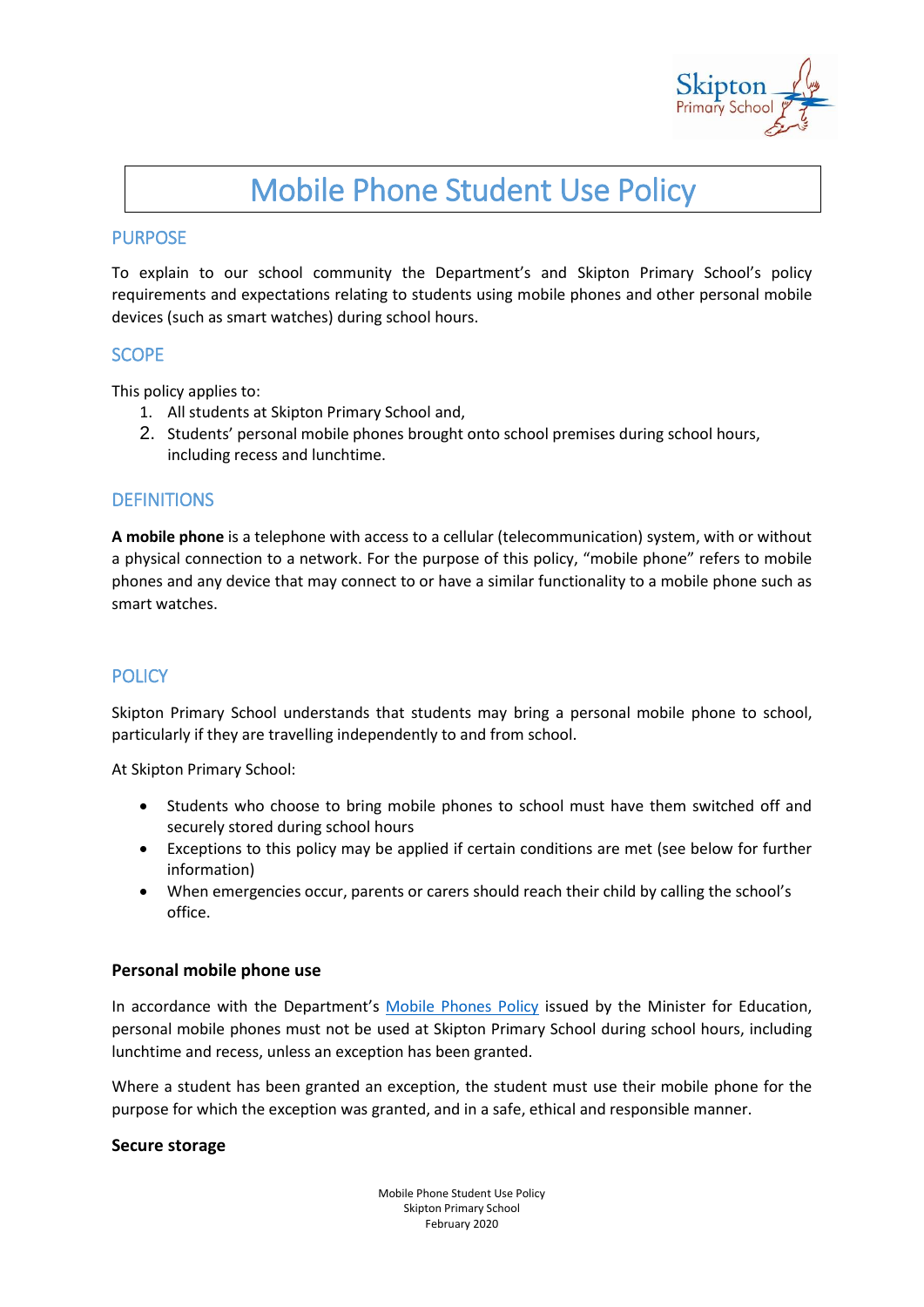Mobile phones owned by students at Skipton Primary School are considered valuable items and are brought to school at the owner's (student's or parent/carer's) risk. Students are encouraged not to bring a mobile phone to school unless there is a compelling reason to do so. Skipton Primary School does not have accident insurance for accidental property damage or theft, and we would encourage students and their parents/carers to obtain appropriate insurance for valuable items. Refer to the Department's [Personal Goods](https://www.education.vic.gov.au/school/principals/spag/governance/pages/personalgoods.aspx) policy.

Where students bring a mobile phone to school, Skipton Primary School can provide secure storage. Secure storage is storage that cannot be readily accessed by those without permission to do so. At Skipton Primary School students are encouraged to hand their phones into the school administration office to be placed in a lockable cupboard.

# **Enforcement**

Students who use their personal mobile phones inappropriately at Skipton Primary school may be issued with consequences consistent with our school's existing student engagement polices (*e.g. Student Wellbeing and Engagement* and/or *Code of Conduct* policies).

At Skipton Primary School 'inappropriate use' of mobile phones is **any use during school hours**, unless an exception has been granted.

'Inappropriate use' may also be described as use of a mobile phone:

- in any way that disrupts the learning of others
- to send inappropriate, harassing or threatening messages or phone calls
- to engage in inappropriate social media use including cyber bullying
- to capture video or images of people, including students, teachers and members of the school community without their permission

#### **Exceptions**

Exceptions to the policy:

- may be applied during school hours if certain conditions are met, specifically,
	- o health and wellbeing-related exceptions and
	- o exceptions related to managing risk when students are offsite.
- can be granted by the principal, or by the teacher for that class, in accordance with the Department's [Mobile Phones Policy.](https://www.education.vic.gov.au/school/principals/spag/safety/Pages/mobilephones.aspx)

The three categories of exceptions allowed under the Department's [Mobile Phones Policy](https://www.education.vic.gov.au/school/principals/spag/safety/Pages/mobilephones.aspx) are:

#### *1. Learning-related exceptions*

| <b>Specific exception</b>                                                                                                          | <b>Documentation</b>                                          |
|------------------------------------------------------------------------------------------------------------------------------------|---------------------------------------------------------------|
| For specific learning activities (class-based<br>exception)                                                                        | Unit of work, learning sequence                               |
| For students for whom a reasonable adjustment to<br>a learning program is needed because of a disability<br>or learning difficulty | Individual Learning Plan, Individual<br><b>Education Plan</b> |